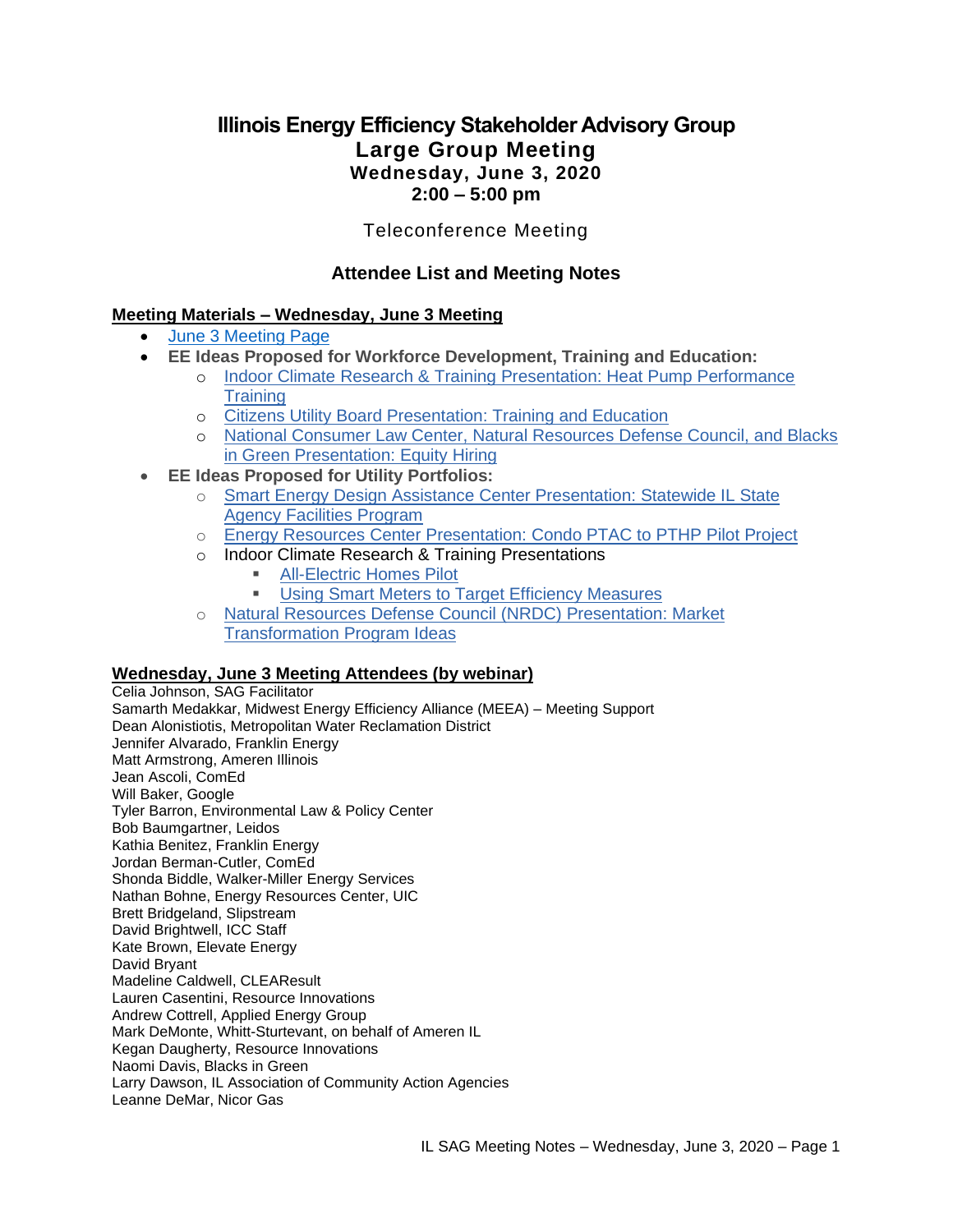Brian Deal, Smart Energy Design Assistance Center (SEDAC) Julie Drennen, Center for Energy and Environment Gabe Duarte, CLEAResult Deb Dynako, Slipstream Wael El-Sharif, 360 Energy Group Katherine Elmore, Community Investment Corp. Ross English, Resource Innovations Lance Escue, Ameren Illinois Jim Fay, ComEd Jason Fegley, Leidos Scott Fotre, CMC Energy Paul Francisco, Indoor Climate Research & Training Julia Friedman, Oracle Omy Garcia, Peoples Gas & North Shore Gas Margie Gardner, Resource Innovations Jenny George, Leidos Jean Gibson, Peoples Gas & North Shore Gas Stacy Gloss, Indoor Climate Research & Training Laura Goldberg, Natural Resources Defense Council (NRDC) Andrey Gribovich, DNV-GL Kelly Gunn, ComEd Randy Gunn, Guidehouse Vince Gutierrez, ComEd Cliff Haefke, Energy Resources Center, UIC Amir Haghighat, CLEAResult Jan Harris, Guidehouse Dave Hernandez, ComEd Amalia Hicks, Cadmus Group Jim Jerozal, Nicor Gas Katherine Johnston, Green Homes Illinois Maged Kafafy, DNV-GL Lalita Kalita, ComEd Haley Keegan, Resource Innovations Anna Kelly, Power Takeoff Mike King, Nicor Gas Chester Kolodziej, Northern IL Energy Summits and Expos Larry Kotewa, Elevate Energy Ryan Kroll, Michaels Energy John Lavallee, Leidos Kris Leaf , Willdan Energy Solutions Bruce Liu, Nicor Gas Molly Lunn, ComEd Karen Lusson, National Consumer Law Center Brady McNall, DNV-GL Rebecca McNish, ComEd Nishant Mehta, Guidehouse Gina Melekh, Franklin Energy Tim Melloch, Future Energy Enterprises Mark Milby, ComEd Abby Miner, IL Attorney General's Office Zenia Montero, ICF Jennifer Morris, ICC Staff Phil Mosenthal, Optimal Energy, on behalf of IL Attorney General's Office Denise Munoz, ComEd Carl Nelson, Center for Energy and Environment Chris Neme, Energy Futures Group, on behalf of NRDC Rob Neumann, Guidehouse Victoria Nielsen, Applied Energy Group Lorelei Obermeyer, CLEAResult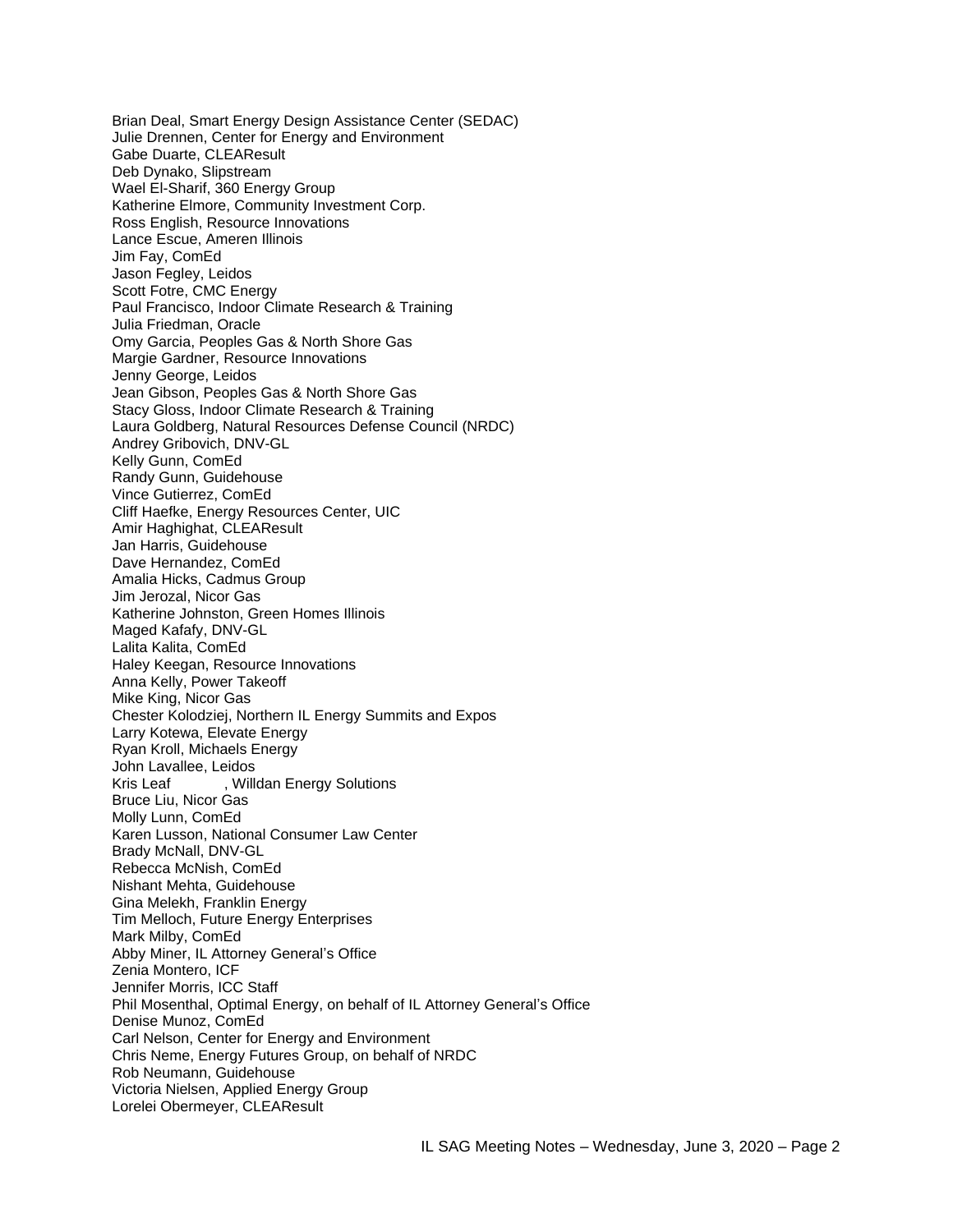Randy Opdyke, Nicor Gas Briana Parker, Elevate Energy Christina Pagnusat, Peoples Gas & North Shore Gas Ashley Palladino, Resource Innovations Stacey Paradis, MEEA Deb Perry, Ameren Illinois Hanh Pham, Willdan Energy Solutions Michael Pittman, Ameren Illinois Jared Policicchio, City of Chicago Beatrice Quach, Resource Innovations Alberto Rincon, Future Energy Enterprises Adam Roche, Franklin Energy Todd Rusk, SEDAC Marci Sanders, Resource Innovations Anthony Santarelli, SEDAC Elena Savona, Elevate Energy Leah Scull, CLEAResult Kristol Simms, Ameren Illinois Raman Singh, ICF Jacob Stoll, ComEd Mark Szczygiel, Nicor Gas Desiree Vasquez, Franklin Energy Andy Vaughn, Leidos Ted Weaver, First Tracks Consulting, on behalf of Nicor Gas Shelita Wellmaker, Ameren Illinois Ken Woolcutt, Ameren Illinois Cate York, Citizens Utility Board Angie Ziech-Malek, CLEAResult Liz Zimmerly, ComEd Brittany Zwicker, CLEAResult Theo Okiro, Future Energy Enterprises John Pady, CEDA Arvind Singh, DNV-GL Chris Vaughn, Nicor Gas Sara Wist, Cadmus Group

### **Meeting Notes**

Follow-up items and next steps indicated in red font.

### **Opening & Introductions**

*Celia Johnson, SAG Facilitator*

The purpose of the June 3 SAG meeting is to finish brief presentations on Energy [Efficiency Ideas](https://www.ilsag.info/2020-energy-efficiency-ideas/) submitted by SAG participants. Participants were invited to propose ideas for utilities to consider in developing their next 4-year EE Plans (2022-2025) as part of the [SAG Portfolio Planning Process](https://www.ilsag.info/meetings/portfolio-planning-process/)*.* 

## **EE Ideas Proposed for Workforce Development, Training and Education**

# **Indoor Climate Research & Training: Heat Pump Performance Training**

*Paul Francisco*

- Utility impacted by idea: Electric utilities
- Duct leakage severely impacts efficacy of heat pumps when not considering other factors about the space/building
- Modeling analysis done in early 2000s:
	- o Done in NW, Seattle; similar climate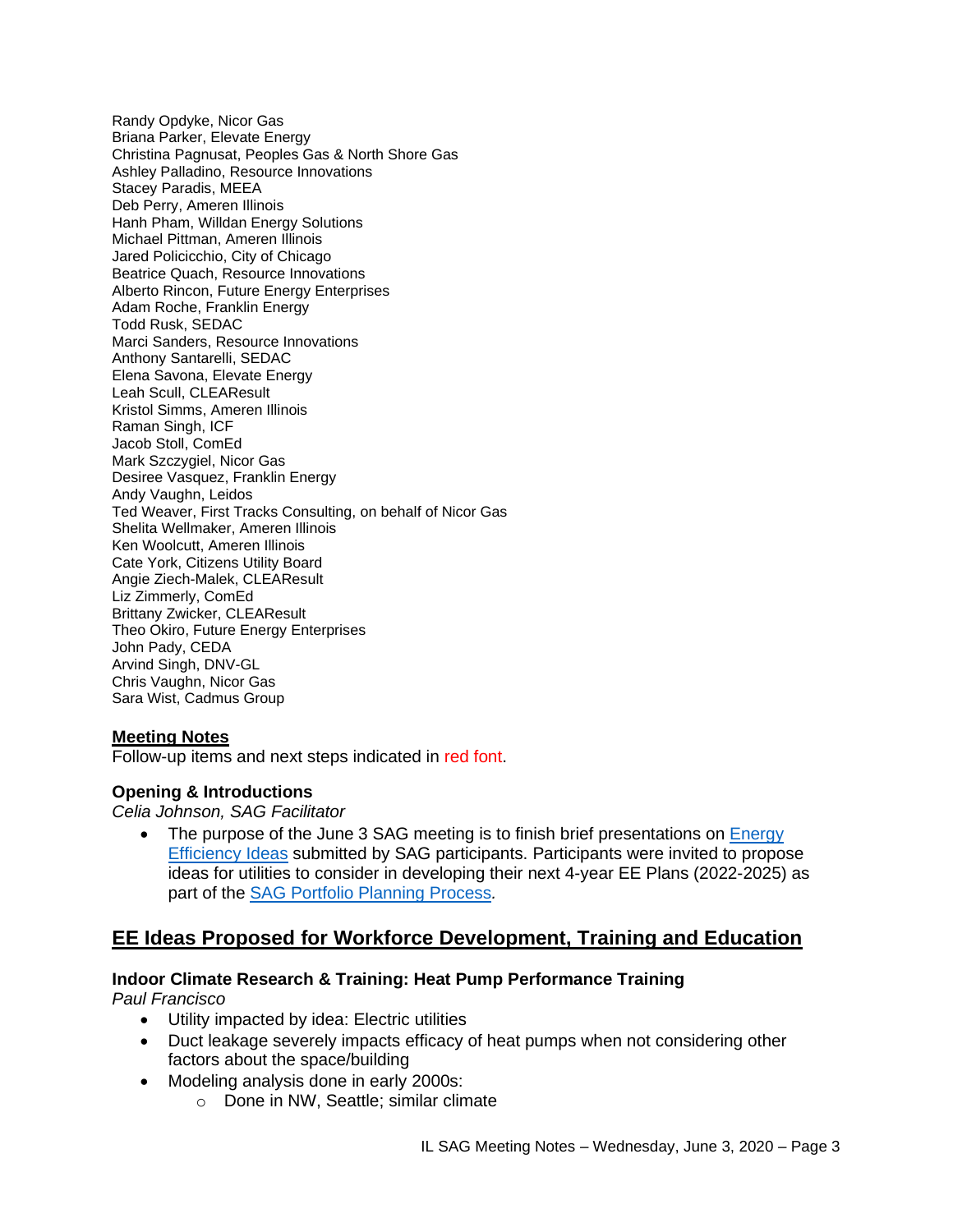- o Looked at duct losses
- When you have ducts in unconditioned spaces, there's some leakage
- There's a large impact of the duct losses. You run out of compressor capacity at higher temperatures. Resistance heat then compromises cost-effectiveness.

*Q: [Jim Jerozal]: Raises concern about using energy efficiency dollars for fuel switching and promote electrification. Also, isn't this simply duct sealing? Such programs exist.*

*A: [Paul Francisco]: I don't see this as fuel switching. Utilities have incentives for heat pumps. This is still an issue that exists regardless of electrification. In order to decide one is going to do air sealing of ducts, you need to know there's an issue. Duct issue assessment is not really widespread in programs. If we're going to install heat pumps, let's make sure that the ducts are truly in good shape.* 

*Q: There are many bungalows in Chicago. Are you talking about total leakage? Or leakage to outside?*

*A: [Paul Francisco] Focused on leakage to outside. Major problem is the leakage to outside; it takes away from what the compressor can deliver.* 

*Q: Would your answer change if you weren't doing sealing for total leakage? A: [Paul Francisco]: No, if duct leaks cause 20% penalty on a furnace, they'll cause a 40% penalty on heat pumps.*

*Q: [Chris Neme] There might be comfort issues associated as well, directly contributing to energy issues. If you take the example from earlier, 50 odd percent greater penalty, even if we're talking in a gas heated home, there's still significant issue, so why not do that assessment and sealing too. Typically, does the location of the location of the duct? Can you comment on ducts in crawl spaces?*

*A: [Paul Francisco] If leaks are inside, there is less of an issue. Prevalence of crawl spaces in IL varies greatly. Multiple climate zones. Might not be as common in the Chicago area, but in central and southern Illinois there are more crawlspaces. Do you have a heat pump with crawl space, attic in any part of the state? You need to evaluate the ducts. Regarding gas heating – let's look at those ducts too. In CT, there's a story of a family that lost their house from the cost of electricity resulting in the leakage of ducts.* 

*Q: [Phil Mosenthal] Going back to the workforce development component- I tend to think of duct sealing occurring with weatherization. As opposed to HVAC installers. It's technically HVAC equipment. Do we need to train heat pump installers?* 

*A: [Paul Francisco] Whoever is doing the assessment of the home and making recommendations about what to do, they need to identify any duct issues. Someone up front needs to say, ok we're looking to put heat pumps in this home, we need to look at insulation and duct leakage. It would be great if HVAC or architectural contractors could do this, but it's necessary for whoever is planning to make to the assessment. If the HVAC contractor is the first to show up, they need to know this.*

*Q: [Jim Jerozal]: If you're targeting all electric heated homes, it makes sense. I have reservations about moving a gas system to an electric system.*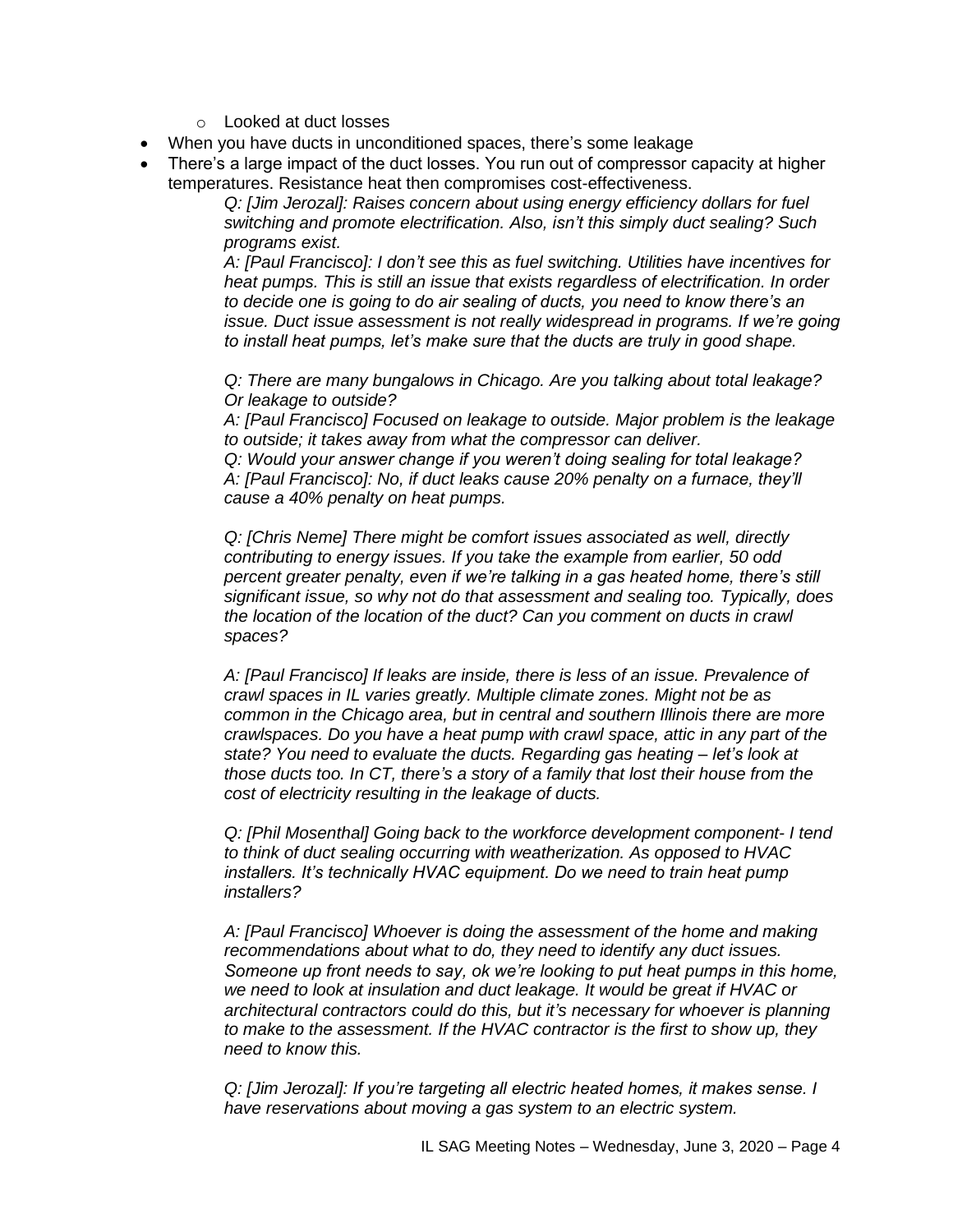*A: [Paul Francisco]: We need to pay attention to this (integrity of ducts) regardless.*

*Q: [Chris Neme] Seems this applies then to anything that affects the building load, they're all loads on the system, if you cut those other loads i.e. insulation, wouldn't they be doing more impact.*

*A: [Paul Francisco] At some level, yes. But it's not a one to one necessarily. The attic sealing is changing the load of the building. But the duct is affecting the capacity and run time of the equipment itself. When we did this modeling, we looked at insufficient attic insulation, it didn't have the same magnitude of impact as the duct leakage. Paul will share the modelling study.* 

## **Citizens Utility Board: Training and Education Recommendations**

*Cate York*

- Utility impacted by idea: All utilities
- Ideas:
	- $\circ$  1) Train contractors, especially those performing in-home visits, on the full portfolio offerings relevant to the customer sector being engaged
	- o 2) Expand customer-facing materials to help customers understand what is available to them
- Training contractors is important, especially those performing in-home visits to help the customer better understand ALL programs available to them. Insight comes from being on the CUB outreach team, having one on one conversations with customers at outreach events. Targeted points are in residential programs. Intention is to make sure that all possible measures are clear and available to them. Not an indictment on utility programs themselves.
- Information overload has a paralyzing affect. More information can be inhibiting. How the info is provided is important of course.
- Customers may not know about other EE offerings available. If a customer could get a fact sheet prior to appt about what to expect, that would be helpful. This could help the customer move forward with more projects. Building trust is really important. Info up front will be critical given effects of the pandemic.
- Finding a contractor is an obstacle for customers too. It's all on the customer. In other states, for MF, you can get a customer signed up for multiple measures and help them schedule appointments for those measures with the necessary contractors.

### **National Consumer Law Center, Natural Resources Defense Council and Blacks in Green: Equity Hiring**

*Karen Lusson, Laura Goldberg & Naomi Davis*

Laura Goldberg

- Overview of proposal: Continue increasing the number of diverse minority vendors and contractors that deliver EE programs
- Increase transparency. Better understanding of the contract structure. Understand where are harmful or helpful. Suggesting a facilitating conversation through SAG planning process.

Karen Lusson

• FEJA's goal was to increase clean energy job training, access and opportunities in under resourced communities of color. We should think about expanding beyond solar, thinking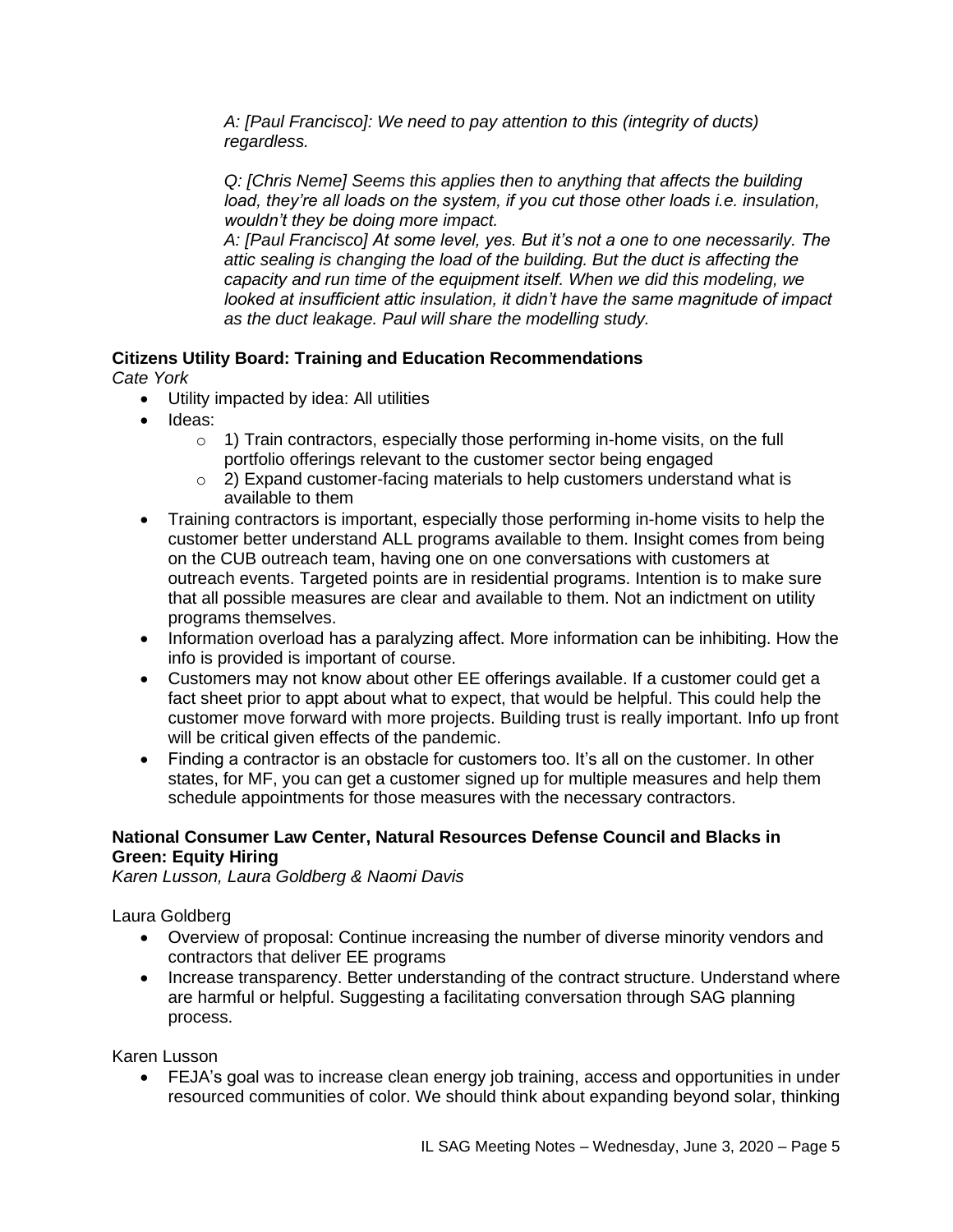in a more specific and intentional way through the EE portfolio. Equitable hiring not just for the IQ portfolio but market-rate portfolio as well.

- SAG planning process should clarify where most utilities are on this. While each utility has diversity reporting that they disclose to the Commission, this is not specifically for EE portfolios. So what metrics are available? Metrics in place for the benefit of those already with contracts so that they can ensure that they have the capacity to continue to works.
- Creating opportunities for local contractors to bid into the larger portfolio is important. A utility 'family tree' of contractors as a visual would be helpful. Certain requirements are barriers in the overall portfolio.

Naomi Davis:

- Blacks in Green is working hard through this time to keep programs incubated for communities are going to continue. Reviewed the history and mission of Blacks in Green.
- Provided an overview of the Green Living Room, which anchors energy efficiency work. This work has engaged 2,100 residents in Woodlawn. Three computers offer free internet and printing. Received funding through ComEd EE program.
- We have been working with the Mayor's office on the concept of a "one stop shut-on shop." They're honing a team to be able to connect residents with all these utility support opportunities for electric gas, or water. This will help break down the silos between programs so that everything is consolidated and available to the residents to negotiate a solution and keep utilities on. Contractors can deliver shut-on services. Raining money for reconnection deposits. The Mayor has openly expressed interest in this green living room, to address many issues with a single solution.
- BIG is looking to partner with other organizations. BIG is looking to expand service scope and geographic footprint. Connecting all customer segments in footprint with deep energy retrofit consulting. The BIG team of contractors, masters in their work, diverse specialties for holistic health, safety, energy reducing measures; meet weekly and discuss market creation, increasing household income in the black community.

Laura Goldberg

- Recommendations include:
	- $\circ$  Establish diverse, local hiring and contracting metrics/goals [dollars, individuals, avg dollars per individual, per company, per Chicago Community Area]
	- o Ensure transparency in contracting
	- o Minimize layers in contracting
	- o Enable more direct reporting of implementers to Utilities, not competitors
	- o Increase bidding to enable more opportunities
	- o Don't assume bigger (national) companies are better
	- o Look locally first
		- **EXECT** Institutionalize a preference for maximizing the services provided by qualified smaller, local delivery contractors (rather than having such work taken on by larger, overseeing firms)
	- o Establish community partner relationships
	- o Expand these goals to entire portfolio, not just low-income programs
	- o Return a proper ratio of energy efficiency program investment in all forms (including jobs, contracts) to black/brown and other diverse communities that make up your service territory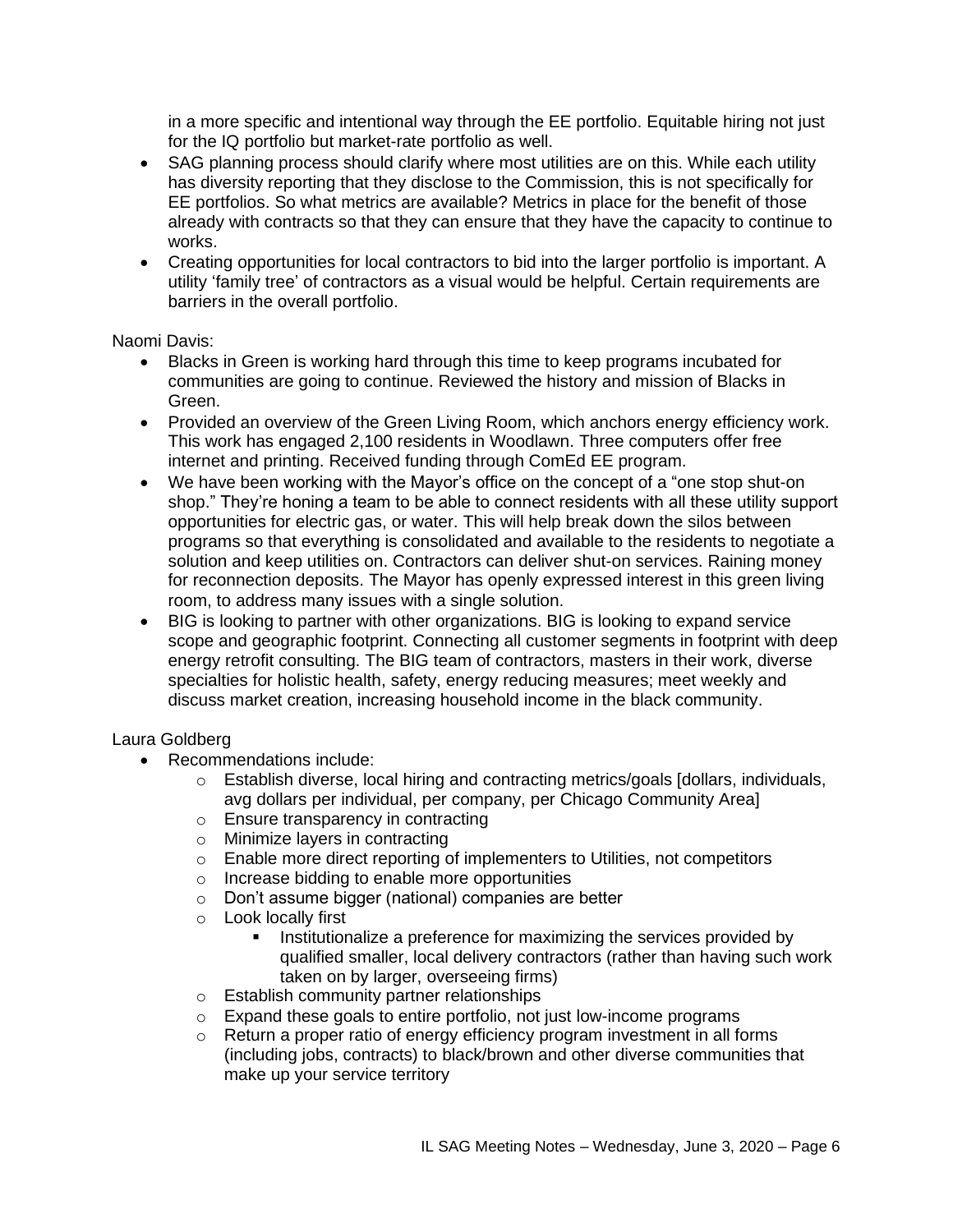- $\circ$  Invest in building capacity of contractors to access utility resources and opportunities
- o Invest in a system of communication aimed at announcing resources and opportunities and simplified access
- $\circ$  Review RFP requirements and other impediments to equalizing the playing field to lower the cost of entry into competitive programs for black/brown contractors

*[Kristol Simms]: Ameren is very supportive of this effort. Correlates with MDI initiative. A deep dive conversation on equity should either be facilitated by or include experts in this area to guide the group to reasonable and realistic expectations and considerations. Ameren has worked recently with SEDAC to identify over 60 actions that can be taken for workforce development. Suggests this equity conversation include Dr. Tony Reames to make recommendations to empower local and diverse businesses.*

Next step: SAG Facilitator to plan a follow-up conversation on equity hiring during SAG Planning Process; tentatively late summer.

# **EE Ideas Proposed for Utility Portfolios**

## **SEDAC: Statewide IL State Agency Facilities Program**

*Brian Deal*

- Illinois public sector being left behind in EE programs. There are many reasons for this.
	- $\circ$  Public sector is different from the private sector and there seems to be a lag. This pilot program would focus on IL state properties and agencies is a way to start.
- Issue: public and private sectors aren't the same. There's lots of differences between the two, including different goals.
	- $\circ$  The public sector costs more to provide programs for this sector. Roughly twice as expensive to deal with.
- Public sector programs need a different approach. Some things in the past were working. Overall, the arrow was pointing in the right direction. Difficult to pull results out – the public sector isn't being served as well as they could be.
	- $\circ$  Proposal: move towards a statewide public sector program. Start with state agencies. Big potential not being tapped into.
	- $\circ$  Why begin with state agency facilities? Opportunity to streamline programs; energy use is going up.
	- $\circ$  Having different programs spread out makes it difficult. Single point of contact is crucial.
	- o Reviewed public sector savings potential: 1%

### *Q: [Jim Jerozal] Is this data based on current information on prior DCEO public sector programs?*

*A: [Brian Deal] This is based on DCEO data – we don't have access to new data. We would be happy to analyze new information if it is available.*

### **Energy Resources Center, UIC: Condo PTAC/PTHP Pilot Conversion**

*Nathan Bohne*

• Overview of scope of project – target utility is ComEd with Ameren IL down the road.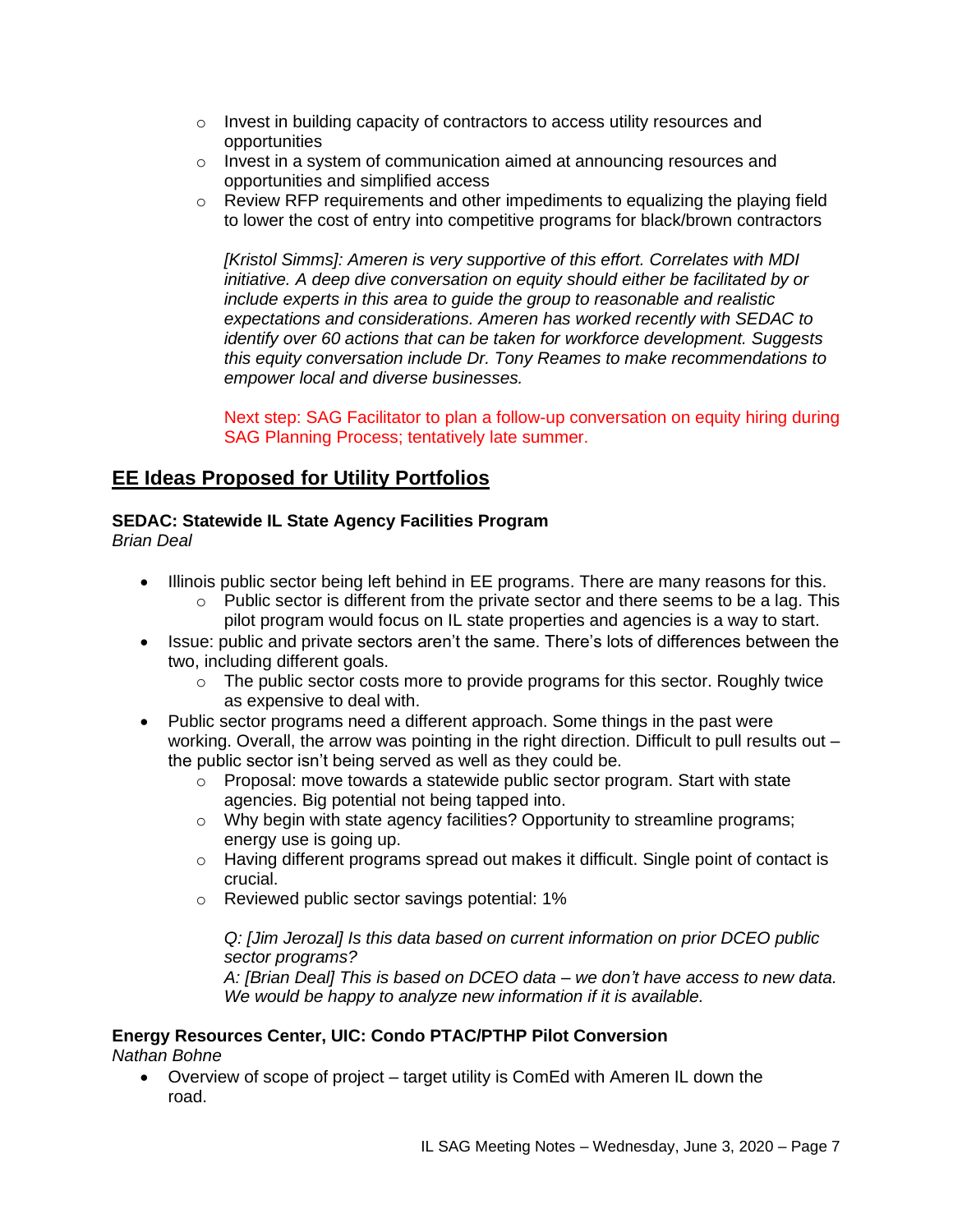- In the Chicago high-rise marketplace PTAC to PTHP
	- o Big savings potential
	- o Hotel market comprises half the PTAC shipments
- Goal of proposal is to minimize resistance heating in PTHP
- Reviewed technological challenges and potential solutions
	- o Resistance heat is often used to boost the initial heat in the space even if the differential is 2 degrees
- Reviewed energy savings potential
	- o Assumed single speed compressors, not variable speed. They should make up for added load. Study used likely tighter buildings than common in Chicago. PTHP can be built cheaper than mini systems.
- There are industry stakeholders than can help push the market to highest efficiency PTHP for high rises.
- Lakeshore facing north shows target buildings. There are 23 with significant opportunity to convert PTAC to PTHP. Evidence that PTAC is a primary heating source
- Reviewed condo example. Work with condo associations to market heat pumps where possible. Some renters have paid \$500 in a month for heating in a condo unit.
- Reviewed slide, the case for cold climate PTHPs
- Reviewed timeline of project

*Q: [Jim Jerozal] For a high rise, can you access the coils to clean in the unit?*

*A: [Nathan Bohne] You can take the heat pump out of the sleeve in the unit to clean from within.*

*Q: [Chris Neme] What's the cost of PTAC retrofit? A: [Nathan Bohne] With terminal units. PTHP efficiency is regulated by DOE, measures efficiency at 47 degrees.*

*Q: [Chris Neme] Same thing existing years ago with split-systems as well. Policy doesn't make manufacturers not have to report efficiency below 47 degrees. NYSERDA's 2018 market study. With split system heat pumps that meet cold climate standards, they have a smaller space to fit heat converters. Looking to work with some of these different stakeholders.* 

*A: [Nathan Bohne] To answer your cost question, it's hard to say. There isn't the perfect equipment out there that addresses the condensate removal, variable speed compressors, etc. They're about \$14,900. Even if it was \$30,000, still a return on investment.*

- *Q: Capacities that make up the market?*
- *A: [Nathan Bohne] Most common is 900 btu.*

*Q: [Naomi Davis] Would it mitigate the impact of the pilot if you selected communities where there was an economic need? How is selecting the north shore determined? If there's an opportunity to replace PTAC in these communities we should target them.*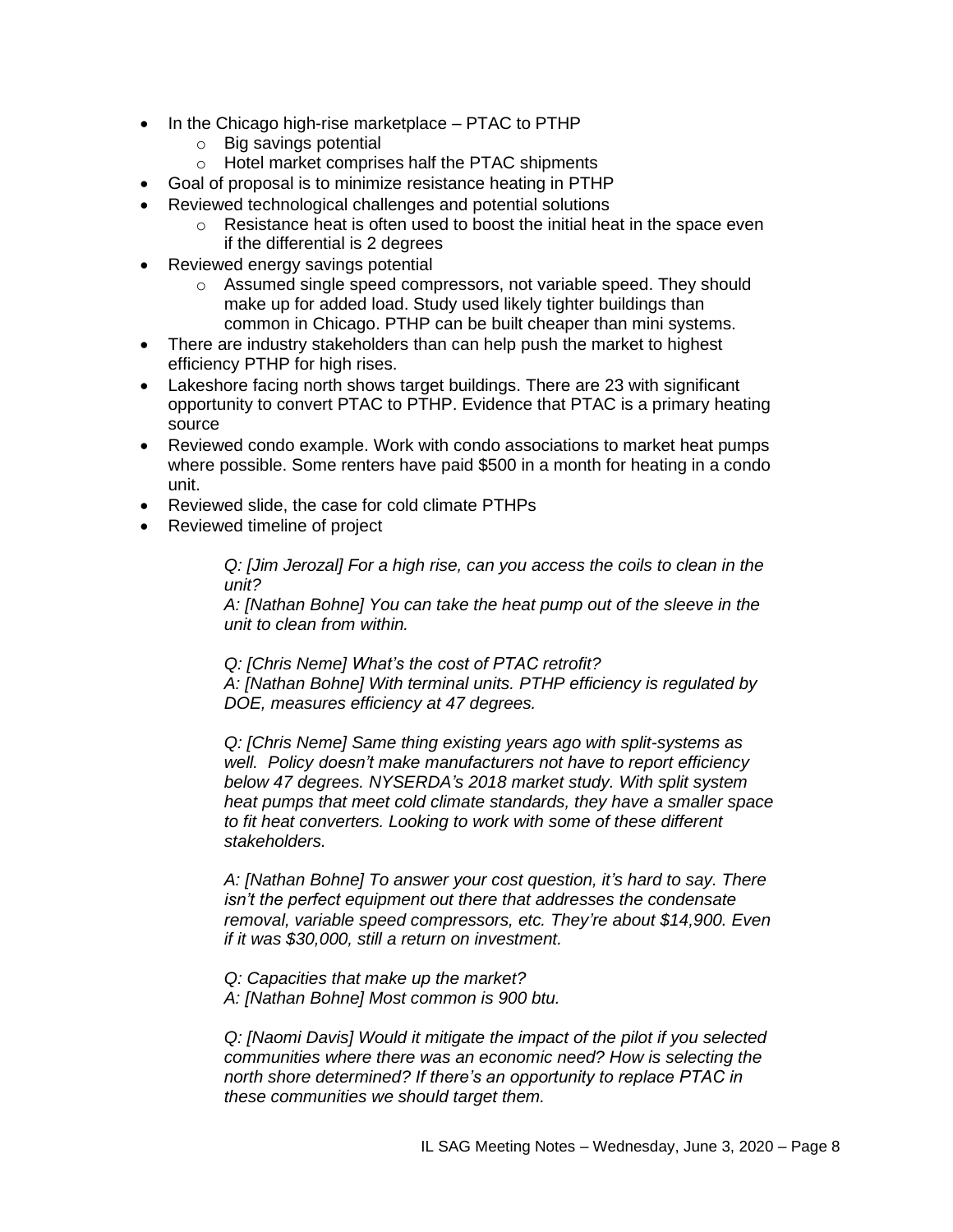*A: [Nathan Bohne] This area was selected due to all-electric facilities, which is somewhat unique to Cook County. Energy bills are high and it is an overlooked market. This can also be accomplished in income qualified communities.*

### **Indoor Climate Research and Training:**

- **All Electric Retrofit Pilot –** *Stacy Gloss*
- **Smart Meter Data –** *Paul Francisco*

### **All-Electric Homes Pilot**

- Proposal idea: how are we going to meet GHG goals without going all electric? With new technologies, focused on transportation, there's a lot of buzz on electrifying everything. Further study is needed on all-electric retrofits, with a focus on SF residential. There could also be an expansion on multi-family studies (such as ComEd's recent pilots).
- Proposal to study and evaluate costs & benefits of whole-home all-electric retrofits including HVAC, water heating, air-sealing & insulation.
- Reviewed background on idea: California, Northeast Programs
	- o Incentivizing heat pumps
	- o Helping utilities meet grid mod goals (Massachusetts study)
	- o Key differences in Illinois
		- Evaluation needed in IL for single-family
		- Homes using propane could be a program target
- Small pilot study details:
	- o 10 homes over 2 years
	- $\circ$  \$5,000 incentive per home x 10 homes = \$50,000
	- o Research modeling and analysis \$30,000
	- o Policy research \$30,000
	- $\circ$  Total = \$110,000

*Q: [Jim Jerozal] From a policy perspective, IL has stayed away from fuelswitching for a decade now. Other reports show different opinions whether electrification is the solution for the state. Concerned about using energy efficiency dollars to encourage fuel switching.*

*A: [Stacy Gloss] Proposal is to identify the right households so that it wouldn't be fuel switching. Community members have expressed interest in how to meet the GHG goals. Residents that have electric in the home can apply for residential rebates if they have a gas furnace, they can apply for rebates. But this leaves out customers who want to fuel switch.* 

*[Jim Jerozal]: Agrees with consumer choice. Concerned about the presumption of electrification; this could be risky in our Midwest climate (i.e. polar vortex risk and electric heating).*

### **Using Smart Meters to Target Efficiency Measures**

- Proposal: Nominally come up with approaches to evaluate and aggregate data by end use, to identify certain EE opportunities without entering the home.
- ICRT, in partnership with UIUC Civil and Environmental Engineering, have gained access to ComEd smart meter data through an NDA with Environmental Defense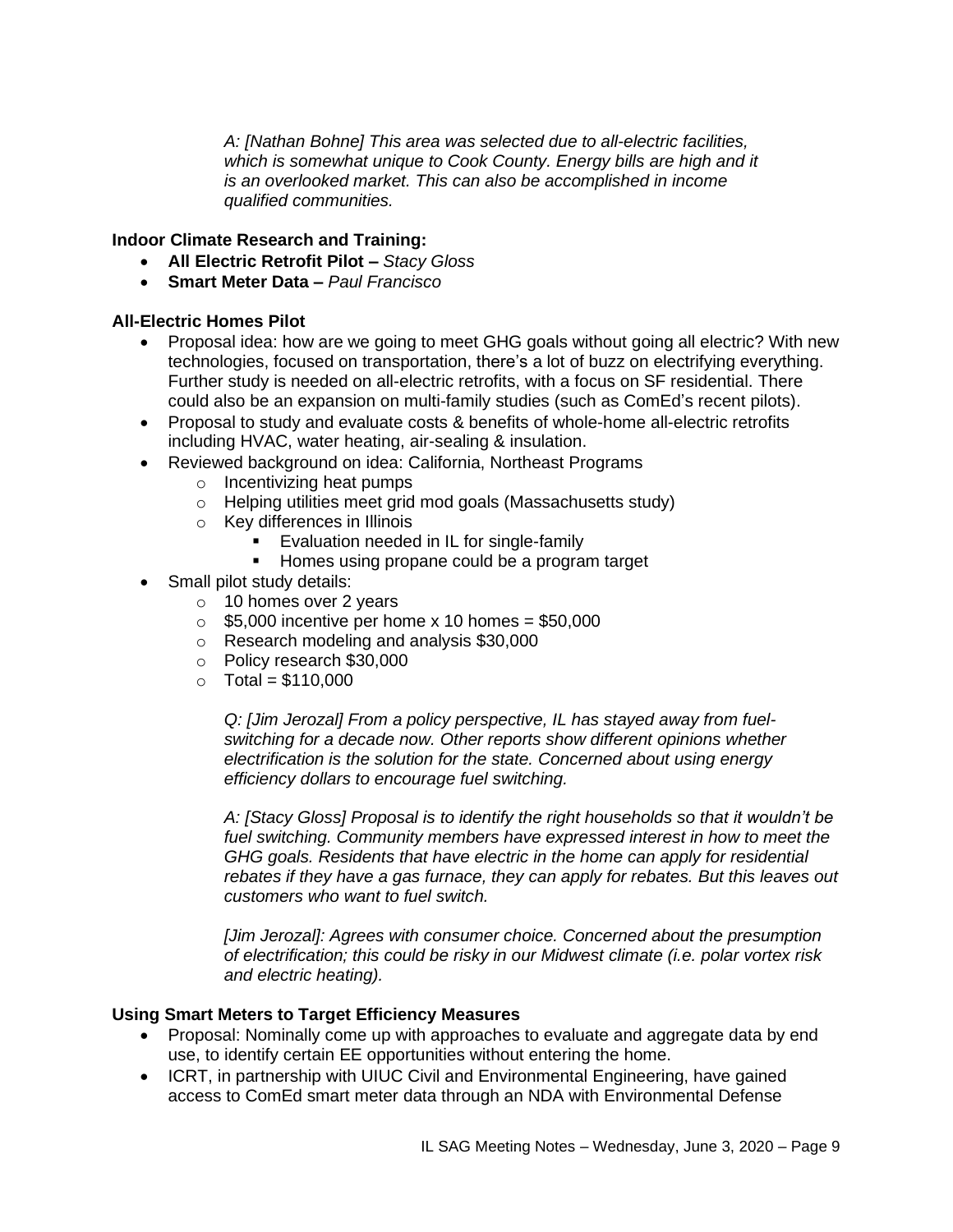- Fund
	- $\circ$  We have done some preliminary scoping of the potential for end use identification
- Reviewed pilot method and costs: primary cost is UIUC student time PhD project; estimated \$300,000 over a period of 3 years
- Impact of using smart meter data
	- o Allows for targeting of time and resources
	- $\circ$  Delivers biggest impact to residents by targeting end uses that have the biggest savings potential

*Q: [Cate York] Is there potential for using AMR data? Is the hourly component significant?*

*A: [Paul Francisco] No obvious reason to preclude AMR data. AMI data offers good information. You could still identify efficiencies using AMR data.*

*A: [Paul] Monthly data to time of day data reveals richer patterns*

*Q: [Jim] Explored trying to obtain smart thermostat data?*

*A: [Paul] Haven't at this point but they're interested in it. This is something to pursue down the road. Take advantage of low night loads. Pairing this with smart thermostat data can be powerful.* 

### **NRDC: Ideas with a Market Transformation (MT) Component**

- **Municipal Building Performance Standards**
- **Affordable Housing New Construction Third Party Certification + MT**

*Chris Neme & Laura Goldberg*

### **Municipal Building Performance Standards**

- NRDC is sharing 2.5 ideas today. First, utilities working on the municipal building performance standards. Second, new construction affordable housing. The 0.5 step is potentially the MT focus.
- Municipal Building Performance Standards proposal:
	- o Utilities help one or more municipalities to develop EE standards for existing buildings
	- o Utilities support implementation of such standards
	- o Focus on existing buildings because they'll dominate consumption for the foreseeable future. Help municipalities through implementation. Tech support, etc.
	- o Utilities get credit for savings generated by standard- there could be broad based impacts
- Target market: Any potentially interested IL municipality
- Rationale: Potential for broad adoption of efficiency upgrades over time, perhaps at modest utility cost

*Q: [Jan Harris] Confusing title. Is this referencing municipal buildings or buildings in an entire municipality? A: [Chris] Municipal buildings.*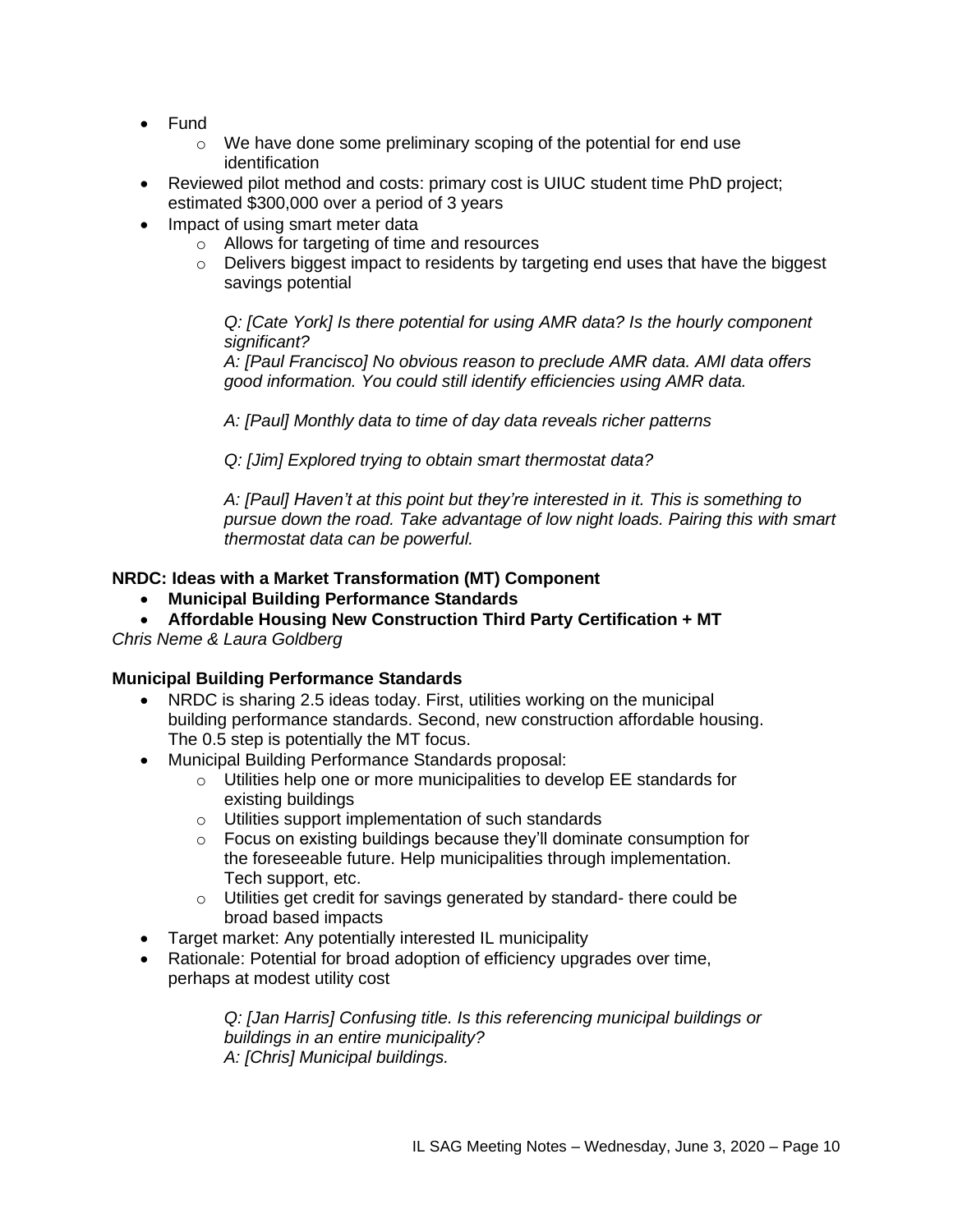*Q: [Jim Jerozal] Clarifying question: This is not bringing building up to code, this is establishing a new benchmark to comply with.*

*A: [Chris Neme] Yes, there aren't codes for existing buildings. This is helping buildings establish a standard. Once its established, utilities can claim credit.*

*Q: [Matt Armstrong] Slipstream and MEEA are working with utilities on building energy codes compliance. How does this connect with that? A: [Chris Neme] New buildings vs existing buildings, code relate to new construction this would be a requirement for existing buildings by a certain date to meet minimum performance standards. [Stacey Paradis]: MT programs refer to new construction and compliance. MEEA is working with Slipstream related to stretch codes, any advanced codes are related to new buildings but we could roll existing buildings in this easily and network largely overlaps. Opportunity* 

*to maximize investment.*

*[Jan Harris]: Seattle doesn't have this, however we have disclosure Q: [Molly Lunn] Would you include supporting communities working on building ordinances currently?*

*A: [Chris Neme] Sure, could be a first step*

*A: [Laura Goldberg] Typically NRDC has packaged building transparency policies, this is the next step. If you help the muni put in a rating standard that could drive participation in programs and may be able to claim savings. For example, STL did benchmarking first then a standard.*

### **Affordable Housing New Construction**

- **Non-Market Transformation Program Concept:** ComEd's Affordable Housing New Construction Program (and any other comparable utility programs) should allow/accept certifications through a 3rd-party standard – for both gut rehab and new construction properties.
	- o Consider accepting: All third party-standards accepted through the IL Housing Development Authority's (IHDA) Low-Income Housing Tax Credit processes (i.e. IHDA's own Sustainable Design Checklist, National Green Building Standard, Enterprise Green Communities)
	- o Accept and incorporate even higher incentives/grants for best-in-class third party standards (i.e. Enterprise Green Communities 2020 Plus, Passive House, Living Building)
	- o Target market: Affordable housing developers
	- o Rationale:
		- Reduces paperwork & cumbersome administrative processes, which can slow or prevent program participation
		- Potential increase in program participation
		- Encourages higher standards for the building stock and residents that need it most
- **Market Transformation Affordable Housing New Construction Program Concept:** Utilities work with IHDA to promote advanced EE standards in new affordable housing procurement
	- o Such as Passive House
	- $\circ$  Could be initially through a points system for competitive contracts